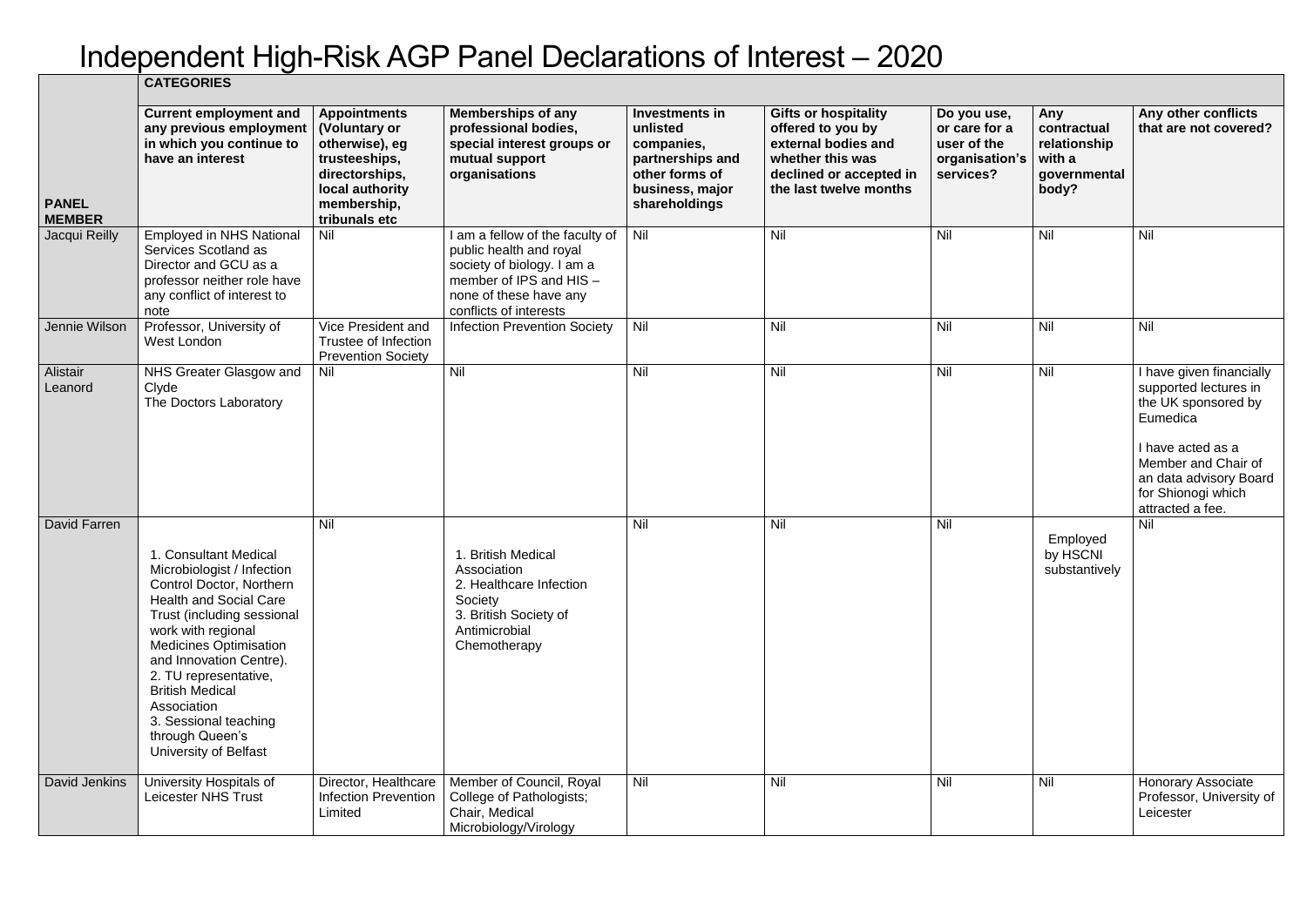|                     |                                                                                                                                                                                                                                |                                                                                                                                                                                                                                                                                                                         | <b>Speciality Advisory</b><br>Committee, Royal College of<br>Pathologist; Member of<br><b>Council, Central Sterilising</b><br>Club; President - elect,<br><b>British Society for</b><br>Antimicrobial Chemotherapy |            |                                                                                                                              |                          |                                               |                                                                                 |
|---------------------|--------------------------------------------------------------------------------------------------------------------------------------------------------------------------------------------------------------------------------|-------------------------------------------------------------------------------------------------------------------------------------------------------------------------------------------------------------------------------------------------------------------------------------------------------------------------|--------------------------------------------------------------------------------------------------------------------------------------------------------------------------------------------------------------------|------------|------------------------------------------------------------------------------------------------------------------------------|--------------------------|-----------------------------------------------|---------------------------------------------------------------------------------|
| <b>Gail Carson</b>  | Director, ISARIC, University   Nil<br>of Oxford<br>Technical secretariat,<br><b>GloPID R</b><br>Deputy Chair, GOARN<br>Honorary consultant, PHE                                                                                |                                                                                                                                                                                                                                                                                                                         | Nil                                                                                                                                                                                                                | Nil        | Nil                                                                                                                          | Nil                      | Nil                                           | Nil                                                                             |
| Mel Burden          | Royal Devon and Exeter<br><b>NHS Foundation Trust</b>                                                                                                                                                                          | Nil                                                                                                                                                                                                                                                                                                                     | <b>Infection Prevention Society</b><br>Royal College of Nursing                                                                                                                                                    | <b>Nil</b> | Nil                                                                                                                          | Nil                      | Nil                                           | Nil                                                                             |
| Nicholas<br>Murch   | Acute Medicine Consultant,<br>Royal Free Hospital,<br>London                                                                                                                                                                   | Nil                                                                                                                                                                                                                                                                                                                     | Member of RCP London,<br>Member of Society for Acute<br>Med, Member of BMA                                                                                                                                         | <b>Nil</b> | <b>Consultant to Boston</b><br>Scientific for PE<br>management, Consultant<br>to TCRIBB And Sons<br><b>Funeral Directors</b> | l am a patient<br>of NHS | Seconded to<br>Health<br>Education<br>England | <b>Honorary Clinical</b><br>Associate Professor to<br><b>UCL Medical School</b> |
| Shaun<br>Fitzgerald | I am a Director of<br>Carbon Net Zero, a<br>consulting company<br>providing advice on<br>reducing carbon<br>emissions in buildings,<br>Royal Academy of<br><b>Engineering Visiting</b><br>Professor at Cambridge<br>University | Fellow of Girton<br>College,<br>Cambridge                                                                                                                                                                                                                                                                               | FCIBSE, FEI                                                                                                                                                                                                        | Nil        | Nil                                                                                                                          | Nil                      | Nil                                           | Nil                                                                             |
| <b>Cariad Evans</b> | <b>Sheffield Teaching Hospital</b><br><b>NHS Foundation Trust</b><br>employer                                                                                                                                                  | Chair of a charity<br>SHARE as a<br>volunteer                                                                                                                                                                                                                                                                           | <b>FRCPath</b>                                                                                                                                                                                                     | Nil        | Nil                                                                                                                          | Nil                      | Nil                                           | I sit on NERVTAG<br>which is also an<br>independent committee                   |
| Martin<br>Llewelyn  | Professor of Infectious<br>Diseases, University of<br>Sussex, Falmer, BN1 6HF                                                                                                                                                  | President of the<br><b>British Infection</b><br>Association Chair,<br><b>Joint Specialist</b><br>Committee on<br>Infectious Diseases,<br>Royal College of<br>Physicians of<br>London Member<br>Department of<br><b>Health Advisory</b><br>Committee on<br>Antimicrobial<br>Prescribing,<br>Resistance and<br>Healthcare | Member of the British<br><b>Infection Association</b><br>Member of the European<br><b>SOCIETY FOR Clinical</b><br>Microbiology and Infectious<br><b>Diseases</b>                                                   | <b>Nil</b> | Nil                                                                                                                          | Nil                      | Nil                                           | Nil                                                                             |